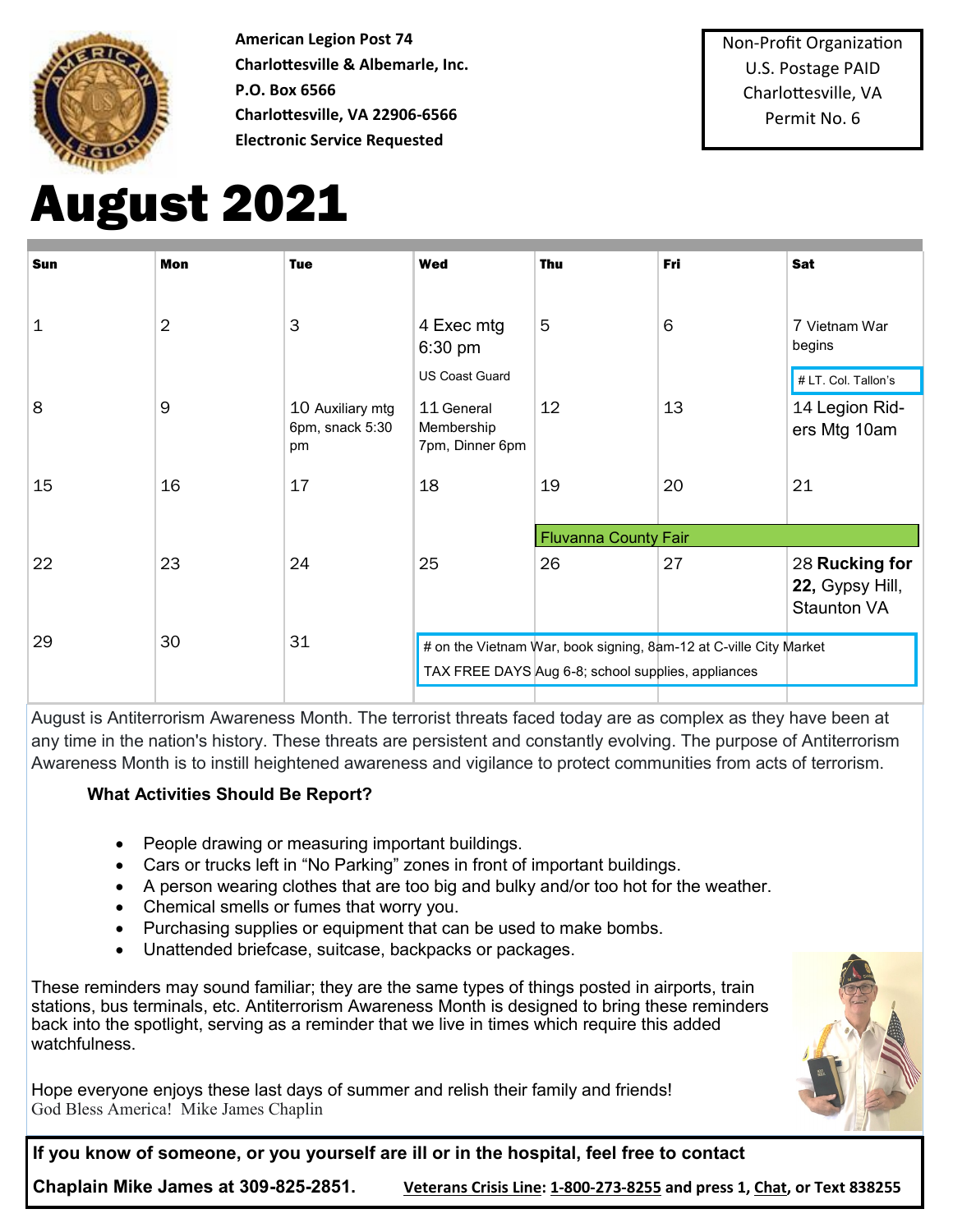

# **American Legion Post 74 Charlottesville & Albemarle, Inc.**

**3025 Louisa Road, Keswick, VA 22947-2155 434-977-1050 Fax 434-977-1049** 



**Website: http://www.legionpost74.com E-mail: legionpost74@legionpost74.com** 

# **Commander's Report:**

Commander Bill Napier

Good afternoon Legion Family. Yes, the summer is here, along with the heat and sudden thunderstorms. We opened the Post Home and are reestablishing activities back to normal occurrences. Our Meal Planning Committee is already coordinating for general members meeting dinner in August. Cost of the meal is back to the usual \$12.00 as we return to a dinner style plate setting. Participants that Post 74 sponsored in attending **Boys State** will be attending, along with their families, our August dinner meeting. Also invited is Eric Miles, Post 74 American Legion Baseball Coach. Let's give them a warm welcome.

Post members and myself participated in the 4<sup>th</sup> of July Scottsville parade this year. I appreciate those that attended this or any  $4<sup>th</sup>$  July events as fireworks bursting in the night air was any indication of the many celebrations going on.

Our Ceremonial Unit has been very busy performing burial services for service members all over Central Virginia. Our prayers and condolences go out to the family members of Charles McGuire (Army), Randall Haycock (Army), James Beck (Army) and Ron Fischer (Army). We welcome anyone who is interested in joining our Ceremonial Unit to leave a message for Mary Garrison at the Post Home.

**BINGO!** Is planning a comeback at our Post Home in September. More details will follow in the September. Volunteers are greatly needed for this program to succeed.

Let us call a buddy and check on their welfare. Remind them to get their COVID vaccine if the are able, as CDC says this will make us safe when we gather together once again.

I look forward in being your Commander during the 2021-2022 year. With your volunteer help we can make this a successful and rewarding Post 74 Year!

**For God and Country,** 

**New Year…Be HAPPY!**

**DINNER MENU \$12.00 RSVP: 5 August 2021 Meatloaf, Baked Potato with sour cream, Green Beans, Salad Bar, Rolls with butter and Apple Crisp for dessert. Ice tea, Lemonade, Water, Sign-in roster, ticket required to receive meal First time New Members eat free! RSVP please 434-977-1050 Presented by Post 74 Ceremonial Unit and Legion Riders**

**If you would prefer to receive the Newsletter by e-mail, please contact us by phone or at legionpost74@legionpost74.com with a current e-mail address. Also, please keep us apprised of any changes in your e-mail address to prevent interruptions in receipt of newsletters.**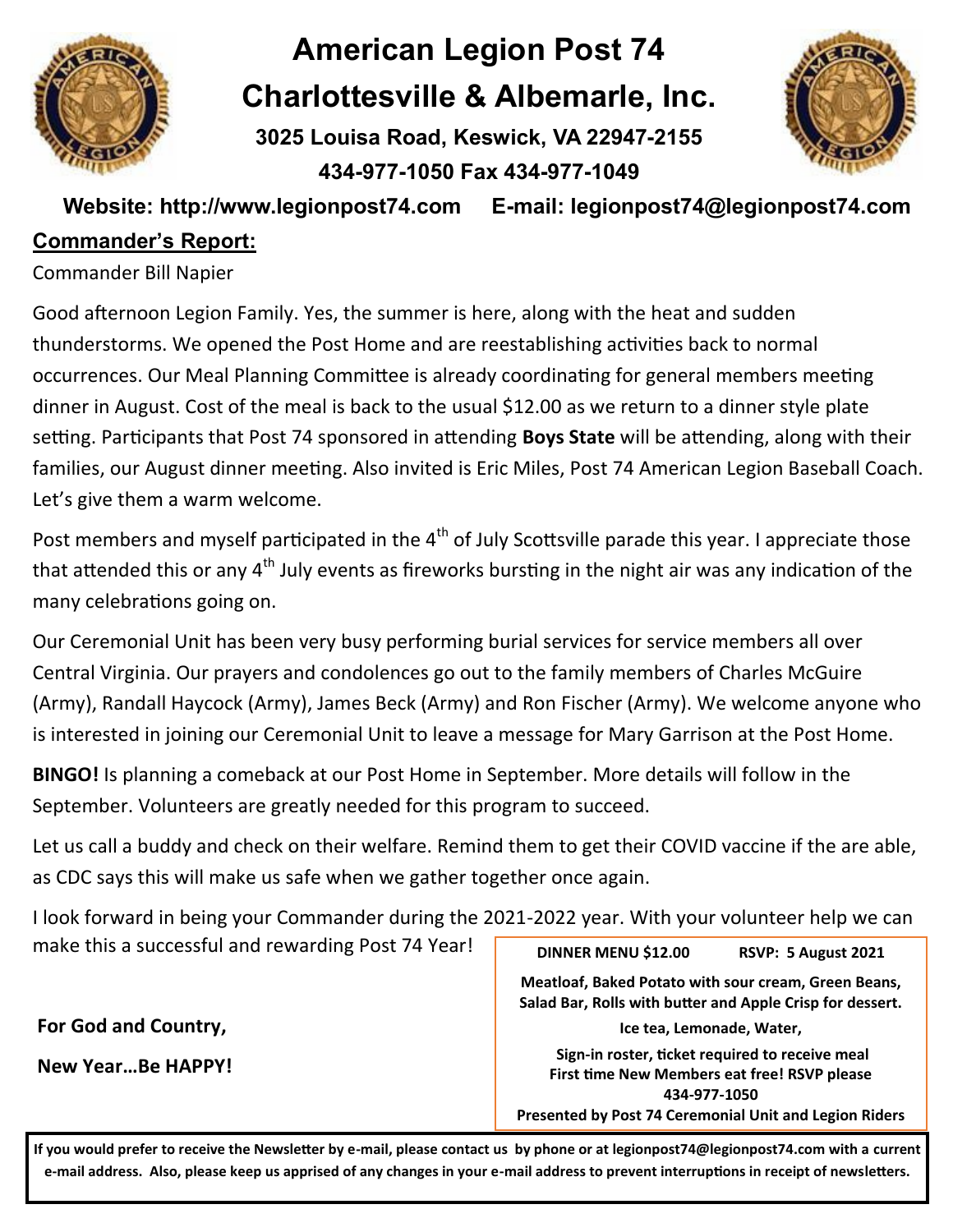On 14 July leaders from Post 74 awarded **American Legion Heroism Medals** to two Charlottesville Deputies! Sheriff's Deputies Peter O'Malley and De'Quan Neal were recognized for their bravery, courage

and selfless service when they rescued seven residents from an apartment fire on Prospect Avenue in September of 2020. Legionnaire Pat Kelly from Post 74 coordinated with local, department and national level staff to make the award presentation possible.

#### **Post 74 Officers**

Commander: Bill Napier Email: btb866257@gmail.com First Vice: Vacant **Second Vice: Randy Wood** 

Third Vice: Roberta Humphrey

Chaplain: Mike James

Finance: David Drayer

Adjutant: Phil Grimm

Historian: Al Underwood

Judge Advocate: Pat Kelly

Sgt. At Arms: Mary Sue Garrison

Athletic Officer: Solomon McCauley

Service Officer: Gary Hegemier

Rental Agent: vacant 434-977-1050 At Large Officers: Lowell Badgley George Shadman

Bellamy Brown Boyd Knott

W. Bruce Eades

<https://mohs.k12albemarle.org/students/jrotc> **To help those less fortunate and to help with membership, donations are being accepted in increments of \$35. To achieve the current goal of 100%, we need 109 additional renewals or new members. Our membership team is currently contacting** 

Legionnaire of the Year:



The new JROTC Cadet Battalion initiated last year at Monticello High School is looking for mentors for their cadets. The first level of mentors will be student led and the second will be veterans, like you, to work with these cadets. Details follow:

"Each student-cadet registered for JROTC will be assigned a mentor from the local community. Each adult mentor will be a volunteer with prior or active military experience, selected by JROTC instructors for their ability and willingness to effectively serve as a mentor. Prior to serving as a mentor, volunteers will comply with the Albemarle County Schools Volunteer Application and Guideline requirements and commit to serving as an example of the Cavalier Battalion values of respect, integrity, selfless service, dedication, courage and teamwork. Mentors will provide a friendly and experienced resource to students, assisting with character development, problem solving, and post-high school goals. Each mentor will commit to meeting with their assigned student once in the first month of the school year and providing contact information to the mentee in order to be able to be a resource to the student. Following this initial interaction, each mentor will commit to meeting with mentees at least once a semester. If requested by the mentee and time is available, more frequent interactions are encouraged. All interactions will be conducted in a professional manner and will avoid any perception of impropriety. All interactions will be held at the school or in a public space. JROTC instructors will assist with facilitating meetings as required and may be held during class time once a semester. Mentors will be paired with mentees with regard to shared interests as much as possible. For instance, a student interested in the United States Navy officer corps will be paired with a mentor with experience in that field if possible.

If you are interested in inspiring the next generation of military personnel, please contact LTC Christopher Wingate (ret) Director, Albemarle County Schools JROTC/NDCC Program [cwingate@k12albemarle.org](mailto:cwingate@k12albemarle.org) 757 333-2920

For more information about the new Cadet battalion, their webpage is

**those who have yet to renew.**

|                 | Legionnaire of the Year:<br>Gary Hegemier |                              | <b>MEMBERSHIP THROUGH July 2021</b> |                            |                             |                                      |  |  |
|-----------------|-------------------------------------------|------------------------------|-------------------------------------|----------------------------|-----------------------------|--------------------------------------|--|--|
| <b>Renewals</b> | <b>PUFLS</b>                              | <b>New</b><br><b>Members</b> | <b>Transfers</b>                    | Total<br><b>Membership</b> | <b>Goal for</b><br>the Year | <b>Percent of</b><br><b>Goal Met</b> |  |  |
| 522             | 148                                       | 12                           |                                     | 682                        | 791                         | 86.2%                                |  |  |

**For those who have not renewed for 2021, please consider remitting your dues now of \$35.**